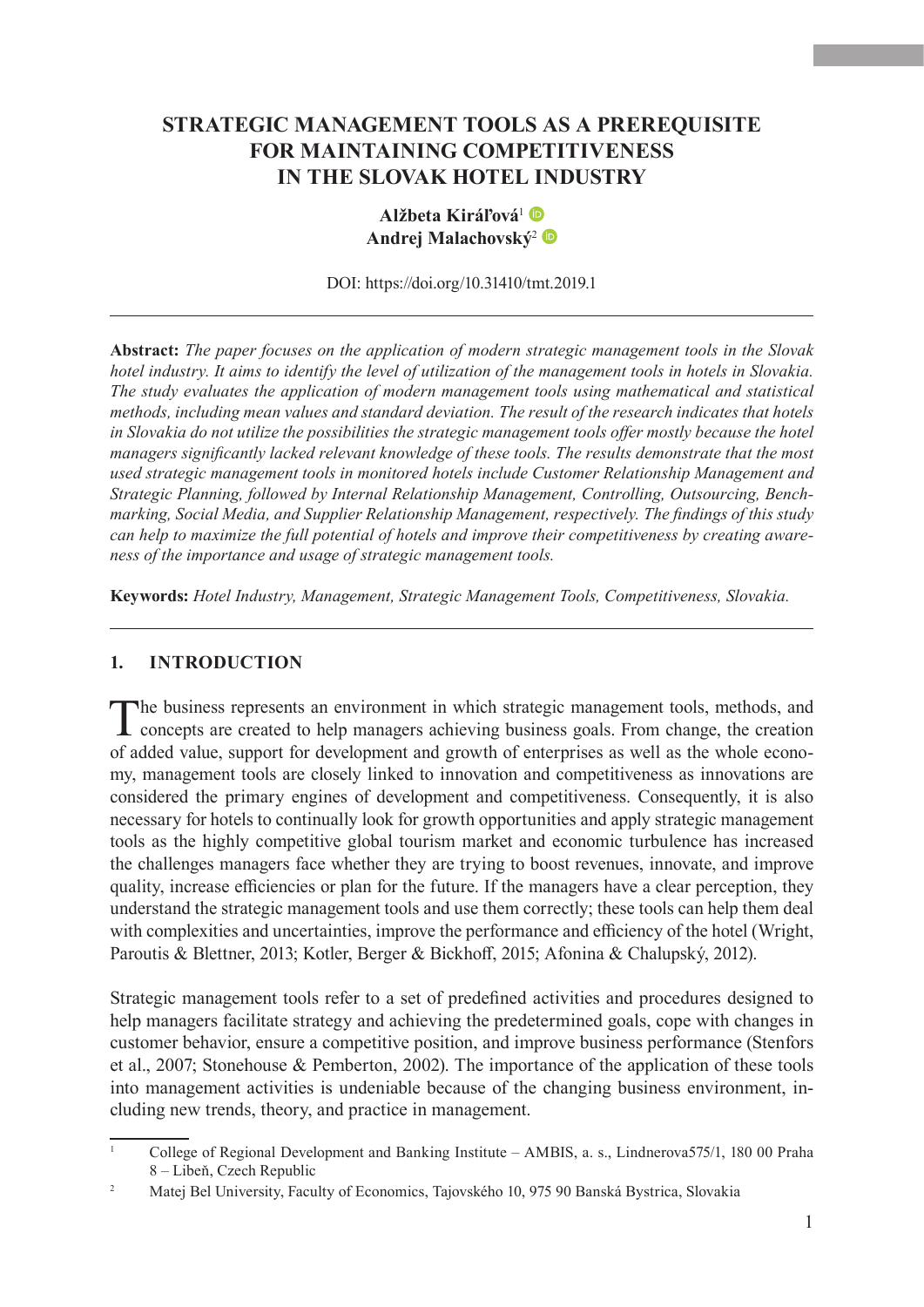Clark (1997) stresses that strategic management tools can be applied in all stages of the strategic management process. According to Ramanujam, Venkatraman, and Camillus (1986), Clark and Scott (1999), Frost (2003), and Gunn and Williams (2007) a variety of strategic tools and techniques have been developed to support managers´ strategic decisions, often by international consultancy companies (Stenfors et al., 2007).

## **2. COMPETITIVENESS**

The present, characterized by globalization, a multitude of technological innovations, high market competition, and increasing administrative and financial burdens, requires high concentration, effort, flexibility in responding to new demands from customers, rapid response to trends and constant seeking to streamline operational processes to ensure the long-term stability and development of businesses operating in the hotel industry.

The development of information and communication technologies and their increasing use has radically changed the relationship between the hotels and their guests. Competitive advantage is based on differentiation and divergence, but the current information-sharing means that hotels must count on the fact that the competition is watching them and will plan something similar.

Competitive performance, or competitiveness, reflects competitive advantages in specific market situations in a given period, whether short or long. Thus, as market conditions change, the distribution of competitive advantages, and thus the competitiveness of individual actors, may also change. The problem, however, is that old habits have long been relatively profitable, reducing motivation to change (Porter 2003).

Competitiveness is a function of dynamic progressiveness, innovation, and the ability to change and improve (Kitson, Martin, Tyler, 2004).

D'Cruz and Rugman (1992) view the competitiveness of a firm as its ability to design, produce, and (or) market products superior to those provided by the firm´s competitors, considering both the price and non-price factors. According to Huggins (2000), competitiveness involves productivity, efficiency, and profitability as a means of achieving rising standards of living and increasing social welfare.

Based on the available theoretical background, most of the authors list the similar factors of competitiveness of the companies including hotels, which include physical characteristics, factors determined by the market, and factors that are controllable by the hotel general manager (Morey & Dittman, 1995; Philips, 1996; Barros, 2005; Brown, 1999; Cizmar & Weber, 2000; Kim, 2005; Sanchez-Gutierez, 2012; Schmuck, 2008).

Strategic decisions affect hotel productivity and competitiveness (Brown & Dev (1999). Brown and Dev (1999), Philips (1996), and Morey and Dittman (1995) emphasized the role of the hotel general manager in making strategic decisions following the demand and competitive conditions.

Managers should pay attention to efficient management as it affects the hotel´s productivity (Brown & Dev, 1999; Barros, 2005; Yang & Lu, 2006; Brown & Ragsdale, 2002).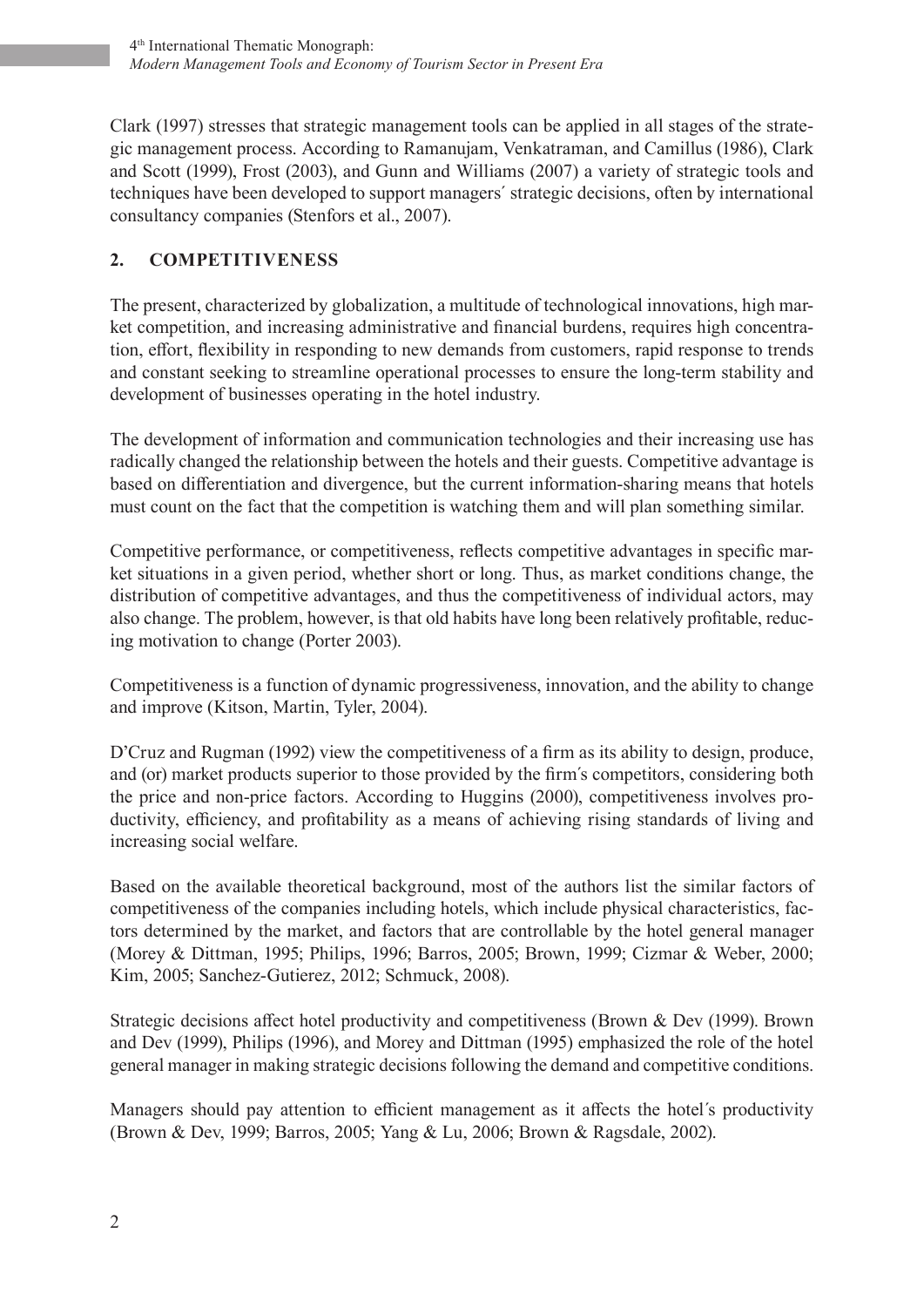Service quality is another factor that has an essential effect on the performance and competitiveness of the hotel as it can lead to repeated visitation and guest loyalty (Matilla & O'Neil, 2003; Cardozo, 1965; Fornell, 1992; Halstead & Page, 1992; Akbaba, 2006.)

Integrating innovation into the strategy is crucial for hotels, as technology can be a way to improve competitiveness (Orfila-Sintes et al., 2005).

Cizmar and Weber (2000) claimed that active marketing activities are positively related to business performance and competitiveness.

Karagiorgas, Tsoutos, & Moia-Pol, (2007), consider operational costs, in particular, environmental and energy-related costs as a factor of hotel performance and competitiveness.

The professionalism of management, quality, and effective performance of managerial functions, customer orientation, availability of quality human resources, employee-training rate belongs to the most important factors of competitiveness in the Slovak hotel industry. Hotel managers have at their disposal a wide range of modern strategic management tools that they can use to improve the Slovak hotels´ competitiveness.

### **3. STRATEGIC MANAGEMENT TOOLS**

In 1993, the business-consulting firm Bain & Company launched a multi-year research project focused on management tools and trends (Rigby & Bilodeau, 2015). Based on the survey results the most used management tools include Strategic Planning, Customer Relationship Management, Benchmarking, Balanced Scorecard, Core Competencies, Outsourcing, Change Management, Vision and Mission Statements, Customer Satisfaction, Strategic Alliances, Business Process Reengineering, Growth Strategies, Pay per Performance, Customer Segmentation, Scenario and Contingency Planning, Knowledge Management, and Employee Engagement Surveys. The study reveals the correlation between the size of the company and the number of tools used and regional variation in tool use. Transportation and tourism, manufacturing, technology, and telecommunications sectors showed the highest tool use. Taking into account the specifics of the hotel industry and the results of the pilot study in Slovak hotels, the following fourteen tools have been chosen as the object of this study.

Strategic Planning is an essential tool for business executives whose development dates back to the 1950s. This tool implements a well-defined enterprise strategy into crucial business goals and explicitly connects all business goals with daily operation and transform them into deliberate steps that are needed to be achieved (Nolan, 2008). Strategic planning in the current business environment helps the company identify early changes in the external business environment and adapt to them the necessary measures in the future direction and corporate governance. It is a tool that helps managers to learn how to respond to a continually changing business environment (Fogg, 2010).

Customer Relationship Management (CRM) is based on the idea that building a sustainable relationship with customers can help to obtain loyal customers who are much more profitable than non-loyal ones (Dowling, 2002). CRM helps to understand the needs and desires of customers and evaluate the economic efficiency of business collaboration with individual customers based on profitability indicators (Mguyen, Sherif & Newby, 2007). Based on collected and processed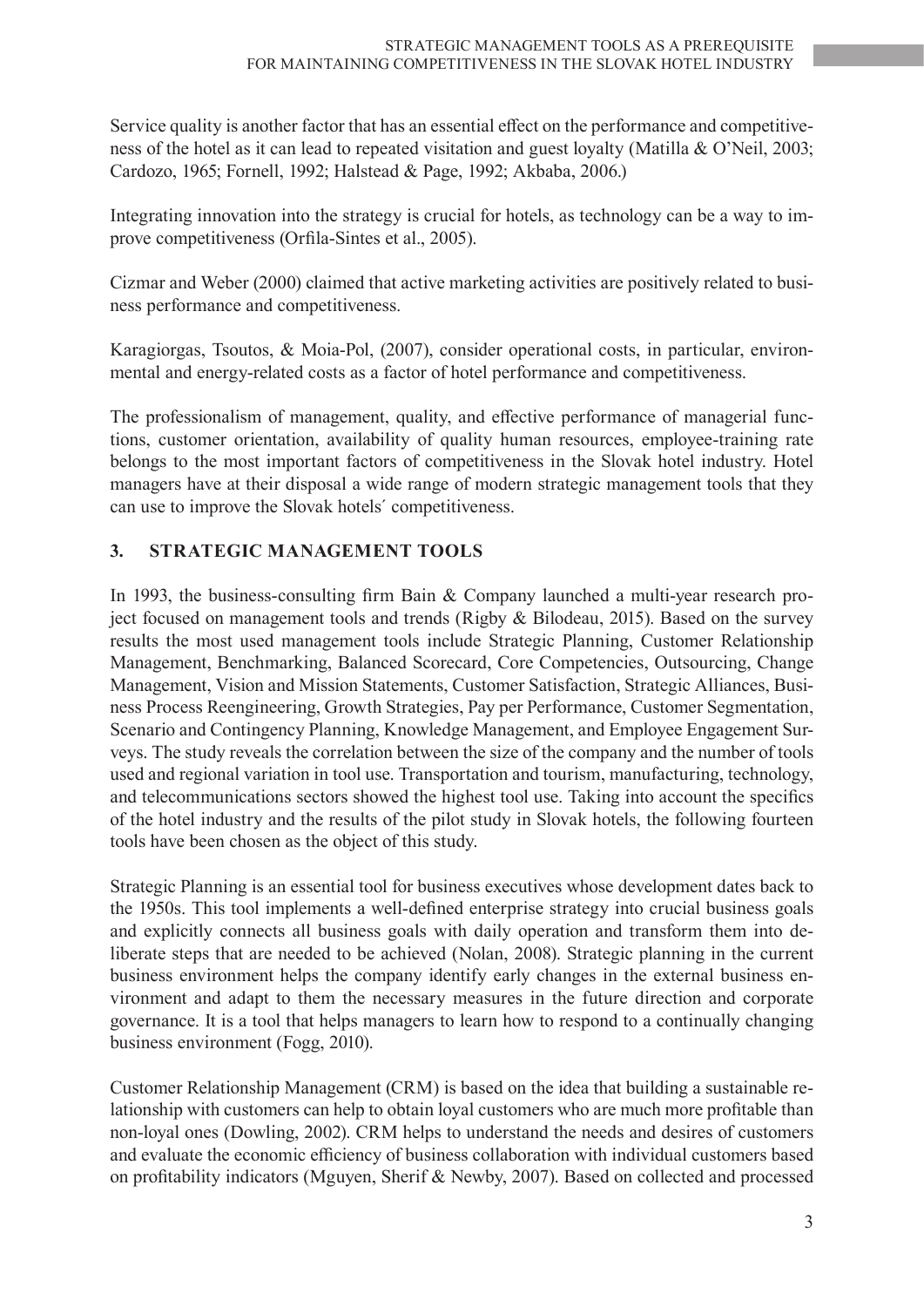data, sales strategies can be created for each product, customers can be segmented according to predefined criteria, the approach can be developed, product and internal processes can be innovated, plan for future earnings, and training program for employees can be created (Peppers, 2011, Sarmaniotis, 2013). Hotels from the nature of its activities collect data on their guests and can transform them into useful knowledge (Lin & Su, 2003; Nasution & Mavondo, 2008; Dev & Olsen, 2000). In a highly competitive global tourism market hotels need to encourage their guest to repeated visitation; thus the implementation of CRM is for hotels an efficient way of enhancing profitability and guest loyalty and improves their competitiveness (Papastathopoulou, Avlonitis & Panagopoulos, 2007; Verdugo, Oviedo-Garcia & Roldan, 2009; Sigala, 2005; Wu & Li, 2011).

Internal Relationship Management represents a tool for measuring satisfaction and meeting the individual needs of employees, working groups, and departments of the enterprise. This management tool is a response to several studies (e.g., Jensen, 2007, Medlin & Green, 2009) that confirmed a direct dependence between mentally and emotionally recruited employees, the number of loyal customers, and business performance. This tool helps to identify the personal realization of employees in specific positions, their relationship, and links with other employees across the entire organizational structure. The goal of this tool is to reduce employee fluctuation, typical for the hotel industry, identify the right job positions for the right employees, create small working groups and create an appropriate work environment for employees.

When managing a company, mathematical quantification and a combination of data give rise to some indicators that are continually applied. However, proper use and recognition of the importance of these indicators is often a problem for managers. Kaplan and Norton developed the Balanced Scorecard (BSC) management tool that is based on the logic of the management circle: plan-do-check-act (Kaplan & Norton, 2000). It aims to reduce the information burden on managers and an emphasis on critical financial and non-financial indicators that are crucial to the fulfillment of the corporate strategy (Creamer, 2010) and provides feedback on internal processes and external business outcomes to endlessly modification of strategic performances. It turns strategic planning into the center of an enterprise as soon as it is fully implemented (Kaplan & Norton, 2000). An advantage of BSC is its universal applicability for a wide range of businesses. It is part of an information system that is available to all employees at different business levels (Laitinen, 2006). Balanced Scorecard was successfully implemented in the hotel industry e. g. in recognized hotel brands as Hilton Hotels and Marriott franchisee White Lodging Services (McPhail, Herington & Guilding, 2007).

Six Sigma is a proven quality management tool with an emphasis on professional project management (Bisgaard, 2004). It is built on statistical and mathematical techniques and aims to create nearly perfect products or provide impeccable services, results of which are reflected in the improvement of financial indicators of enterprise and increase its market value (Töpfer, 2008). Six Sigma is a comprehensive, flexible management tool that focuses on continuous improvement (innovation) of the organization by understanding customer needs and expectations, by analyzing processes and standardizing measurement methods by the use of information and data for management and decision-making. Goals of Six Sigma included profit maximization, efficient use of resources and increased productivity, reduction of support processes, and minimizing adverse phenomena - defects, mismatches, losses, claims, and costs. Added value from the utilization of Six Sigma may occur in hotels in the following areas: increase in information accuracy; reduction of peak time check-ins/check-outs: elimination of billing errors; reduction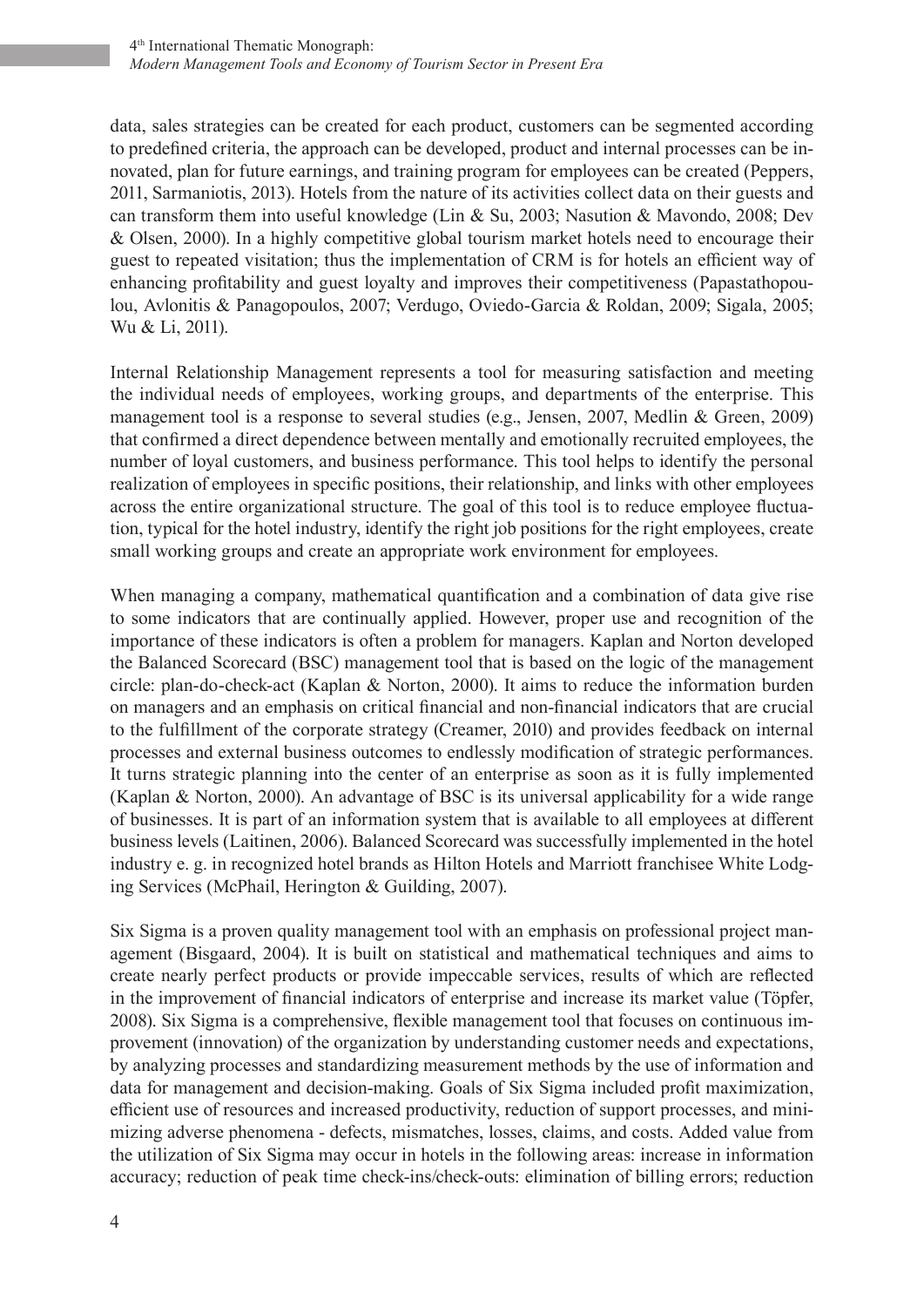in the amount of ,,no-shows"; reduction in housekeeping room turnaround times; standardized cleaning procedures/policies (sixsigmaonline.org, 2017).

Benchmarking is one of the management tools that have been used for a long time. Its popularity explains the simplicity, which is one of the principles of this instrument. Benchmarking is a continuous and systematic process of comparing and measuring products, processes, and methods of an organization with the best in the market to define the goals of improving the organization. Leaders can compare methods and performances externally with businesses within comparable business segments (Harrington, 1996; Boxwell, 1994; Lane, 2016). Benchmarking can be provided as internal - takes place within the institution, when the performance of branches and various organizations is compared; it can also be used to compare the effectiveness of new and old practices in an organization (Camp, 2006); and as external - applied amongst more comparatively large institutions.

Edgar, Litteljohn, Allardyce, Wanhill, Day and Wensley (Edgar, Litteljohn & Allardyce 1994; Edgar, Litteljohn, Allardyce & Wanhill, 1994; Edgar, 1997; Day & Wensley, 1998) state that competitive advantage must create value for guests and guests must perceive it. This value needs to indicate a specific benefit for guests, so they will pay to get it. Such a benefit cannot be easily obtainable elsewhere. Core Competencies are a set of skills, knowledge, and technology that deliver added value to the guests, ensure uniqueness, and make it possible to introduce a range of new products (Hamel & Prahalad, 1994; Drejer, 2002). Prahalad and Hamel (1990), argue that the primary source of a company's competitive advantage is its ability to innovate based on its core competencies, a conceptually integrated business management tool, the essence of which is to identify and isolate critical strengths of the business and compare them with competitors.

Outsourcing is a widely used management tool. Evald (2012) lists three basic approaches to outsourcing – cost, competency, and relationship. Hotels can benefit from outsourcing regarding reducing the operational risk and cost & quality control process. Outsourcing aims to decrease the number of operations that are carried out within the hotel (Burn & Ash, 2000; Georgantzas, 2001), and only functions generating added value and tightly bonded with the hotel's competitive advantage are implemented internally. The benefit hotels receive by outsourcing include focus on core business or competences (Lacity, Hirschheim & Willcocks, 1994), increased flexibility (Lacity, Willcocks & Feeny, 1995), improved quality of services and dispose of time-consuming and routine task without added value, or access to technologies, capabilities, and knowledge they do not own (Lee, 2001).

Supplier Relationship Management (SRM) aims to synchronize all factors involved in the process of producing goods or providing services – suppliers, manufacturers, distributors, dealers, and customers, with an emphasis on timely, complete, and efficient customer satisfaction. This tool is based on a sophisticated information system that ensures a close relationship between input and output factors and makes the value chain of goods or services more efficient (Frazelle, 2001). Ayers (2006, p. 16) emphasizes that the synergy of the close relationship is the provision of services or sale of goods to a targeted customer, at the right time, at the right place and the right cost." This management tool was a response to changing the business environment, the intensity of communication, the use of new management tools of supply, data storage and utilization, overall consolidation, and the tendency to build strategic partnerships (Trent, 2007). Hotels can benefit from a good relationship with their suppliers, primarily from increased efficiency and optimized performance, cost control, and loyalty.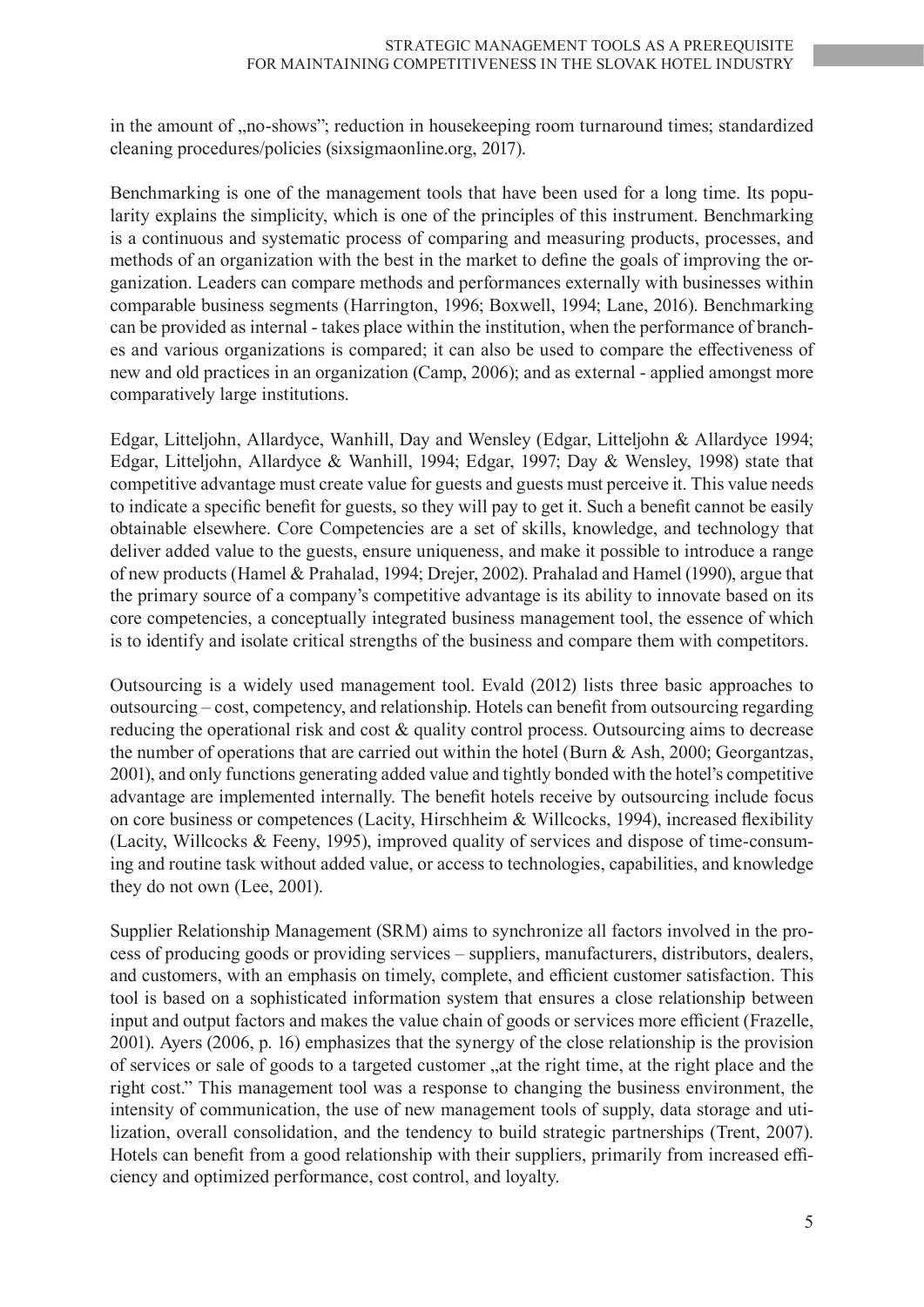Controlling is a result-oriented management tool that integrates traditional accounting with planning into a comprehensive management concept. Includes planning, control, and information flows and is focused on the outcome. The key to control is the calculated prices of products and services. Controlling is not just about cost tracking, but rather a focus on the future, the analysis of the former state and the forecast of the future development of the organization's finances and measures for tomorrow. It utilizes various mathematical and statistical methods for control indicators. Each area where the controlling is applied can be elaborated and analyzed in a very detailed manner based on multiple indicators. Controlling can make a significant contribution to working successfully despite the now intense competition that prevails in the market for hotel services and the increased difficulty in making leadership achievable (Gewald, 2014).

An essential part of the management in the hotel industry is Total Quality Management. TQM is the most complex and comprehensive concept, and its implementation is mostly achieved by gaining experience with the application of the ISO 9000 standards, an integrated philosophy is to manifest itself in all organization activities when the enterprise is involved in continually improving the quality of products and services. It consists of a technical (application of modern tools, methods, and techniques of quality management) and a social subsystem (human factor mobilization).

The EFQM Model of Excellence is a practical tool that helps hotels to understand where they are on the path to Excellence. The model allows organizations defining the gaps and stimulating solutions. It applies to different kinds of organizations regardless of size, structure, ownership, and sector. The results can be used as part of the business planning process, and the model can be used as a rudiment for operational and project review (Llusar, Tena, & Puig, 2009; Rujsan, 2005). The model was introduced in early 1992 as a management tool that encourages organizational self-assessment. The model is regularly updated and refined and is used by more than 30,000 businesses and organizations.

The Activity-Based Costing (ABC) is originated in the 1980s and is associated with the names of Kaplan, Cooper (Kaplan & Cooper, 1988; 1997), and Johnson (Johnson & Kaplan, 1987). At the same time, the first concepts of the ABC method were presented as methods for assigning overhead costs as well as for measuring and evaluating costs and process performance. Product/ service cost based on the ABC method includes direct costs and the allocated portion of production, but mostly non-production overheads. The total costs of the enterprise are broken down by its activities. Brignall (1997) states that the proportion of fixed costs in the hotel industry is high and uncontrollable. The fundamental purpose of the ABC calculation is, therefore, to accurately express the cost related to the cause of its occurrence, especially when the increase in costs is not due to the rise in the volume of the final output.

Internet, and especially Social Media, fundamentally changed the hotels and their interaction with guests. The internet plays a growing role also in the European travel sector; 61% of Europeans use the internet every day or almost every day, 54% of Europeans say they use Social Media at least once a week, 38% use them every day or nearly every day (Eurobarometer, 2016). According to ehotelier.com (Cartwright, 2017), Social Media have 2.3 billion active users, while on Facebook is 1.86 billion users active, and 284 million users are active on Twitter. On average, 2.73 million posts are made on blogs every day, and 600 million users are monthly active on Instagram. Ninety-one percent of retail brands use two or more Social Media channels. Users generate the content on Social Media sites, and hence their opinions are more credible to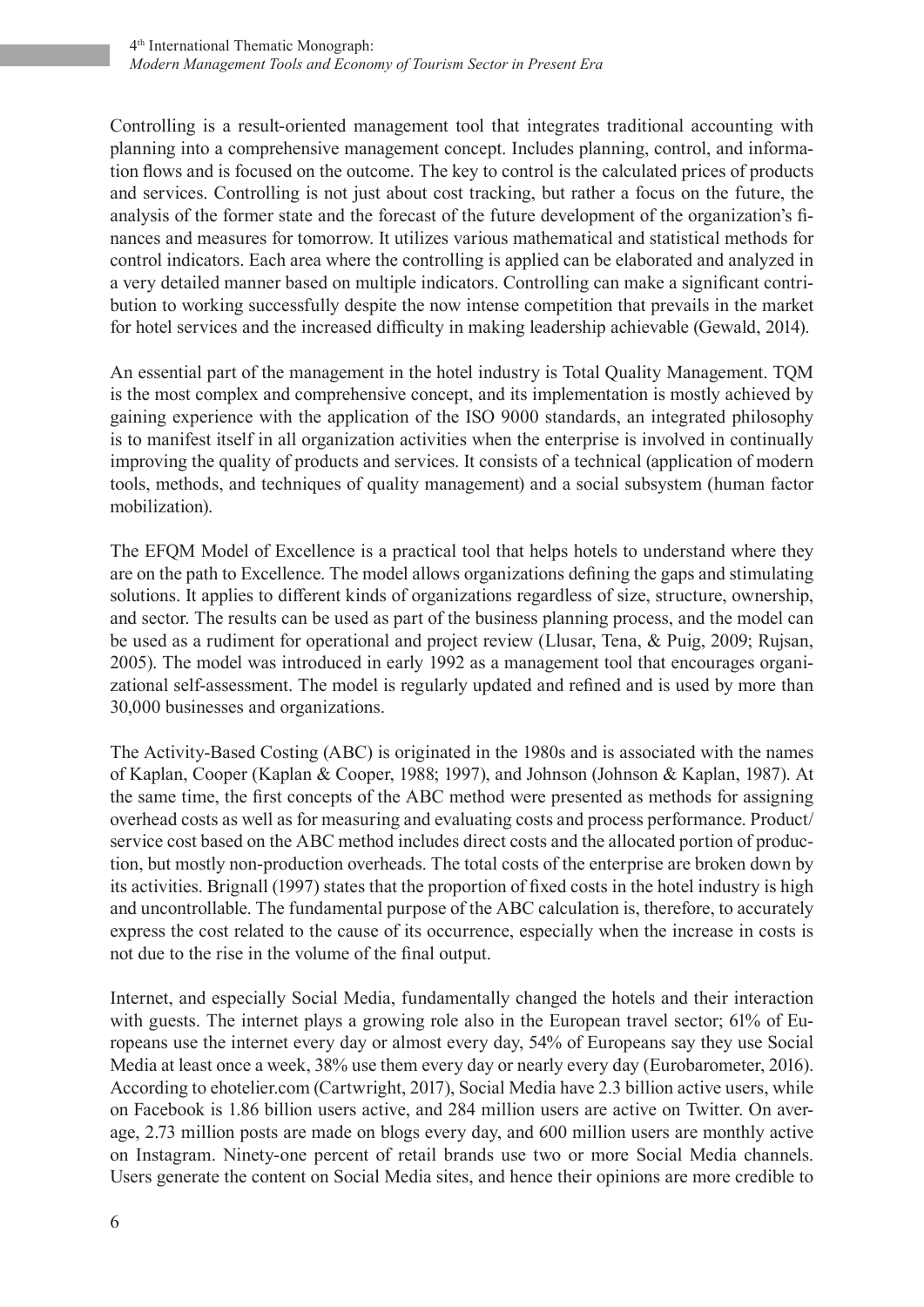potential guests. Ninety-two percent of guests trust word-of-mouth and recommendation from friends and family; online guest reviews are the second most trusted form of advertising.

Social media can affect hotel marketing as they allow to efficiently engaging with guests as well as for brand management purposes. They can improve Customer Relationship Management of the hotels as Social Media often encourages greater transparency in guests' responses and so that hotels can quickly improve their services and positively affect their income in the long-term.

#### **4. METHODOLOGY**

The study aims to identify the current state of the use of strategic management tools in the hotel industry in Slovakia with a focus on four-star hotels. According to the objective of the study, the following hypothesis was formulated.

| <b>Hypothesis One:</b> | Managers of the four-star hotels in Slovakia are familiar with all the four-<br>teen selected strategic management tools. |
|------------------------|---------------------------------------------------------------------------------------------------------------------------|
| <b>Hypothesis Two:</b> | Managers of the four-star hotels in Slovakia do use all the fourteen select-<br>ed strategic management tools.            |

The analysis and data represented in this paper are based on primary and secondary research. The study included a review of recent literature and research reports on the use of management tools in the different economic sectors. Data for the analysis were obtained through a questionnaire. The respondents were selected by purposeful sampling. Specific selection criteria as (1) duration of employment in the hotel for five years, (2) and holding management position were determinate to ensure the sample could answer the questions and prove or disprove the hypothesis. From the 183 four-star hotels in Slovakia (SSO, 2017), thirty representatives of the four-star hotels fully met the specific selection criteria. The inquiries were sent to managers via email; the return was 73.3 %. The sample was compiled according to data from the Booking. com portal. The criterion of 4 stars, room price over 200  $\epsilon$ , and guest rating over 9.2 was set. It was assumed that in hotels with high guest ratings and price per room higher than  $200\epsilon$  is a higher probability of application of the examined strategic management tools. The collected data were processed by mathematical and statistical methods at a significance level of  $\alpha = 0.05$ . with 95 % reliability. The result of the survey was compared with studies focused on the use of management tool utilization conducted in Slovakia and surrounding countries. The survey was conducted from December 2017 to November 2018.

### **5. RESULTS AND DISCUSSION**

In recent years, the number of overnight stays in tourist accommodation establishments has generally been increasing. In 2017, the number of overnight stays in accommodation establishments reached 3.1 billion in the European Union.

The number of accommodation establishments in Slovakia was two-thousands seven-hundred seventy-two in 2017 with 186 000 beds; the number of overnight stays of residents and non-residents reached 14.7 million with 2.9 nights on average (Eurostat, 2019). The number of nights spent at hotels and similar accommodation establishments was in 2017 in Slovakia 6 105 767 in 2018, while in the 28EU countries, it was estimated 963 434 783. Slovakia's hotels and similar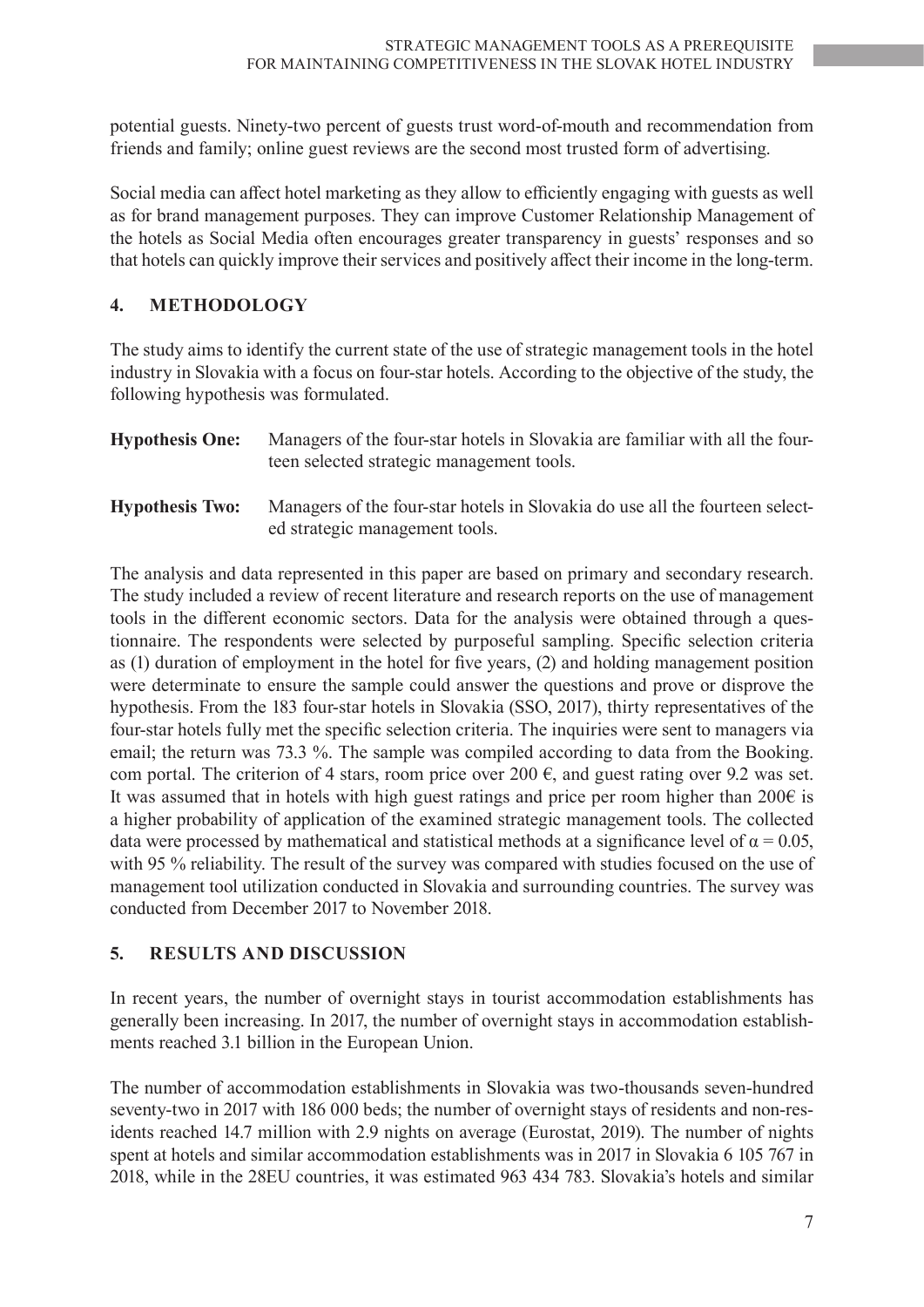accommodation establishments contributed to 28EU countries' results by 0,634% (Eurostat, 2019a), which is a low share. In this context, the Slovak hotels need to improve their competitiveness. Hotel managers have at their disposal a wide range of modern strategic management tools that they can apply. Higher-class hotels in Europe apply modern management tools significantly more often than those in Slovakia; this is due to the long tradition of the market mechanism, the size of hotels, and their involvement in international hotel chains. Hotel chains are known for the application of modern management methods and their application. There are nineteen hotel chains present in Slovakia, which operate twenty-eight hotels, including twenty-six four-star and above hotels. Most of the one hundred eighty-three four-star hotels are family-owned.

The following steps were carried out to find out the current state of use and knowledge of the modern strategic management tools in Slovak hotels.

First, the extent to which hotel managers are familiar with strategic management tools was ascertained by the Likert scale from  $1 - I$  do not know to  $5 - I$  know very well. Based on the processed results (Table 1), the knowledge of the Controlling, Strategic Planning, Customer Relationship Management, Benchmarking, Outsourcing, Supplier Relationship Management, and Social Media was reported by the respondents. Management tool as Six Sigma, BSC, and Activity Based Costing was reported as less known. Knowledge of EFQM and TQM was reported in the middle of the scale with the highest standard deviation. It means that some managers know these tools very well, and the others do not know them at all.

| Rank | <b>Management Tool</b>           | Count | Average | <b>Standard Deviation</b> |
|------|----------------------------------|-------|---------|---------------------------|
|      | Controlling                      | 22    | 4,09    | 0,92                      |
| л.   | <b>Strategic Planning</b>        | 22    | 3,91    | 0,87                      |
| 3    | <b>CRM</b>                       | 22    | 3,73    | 0,77                      |
| 3    | Benchmarking                     | 22    | 3,82    | 0,85                      |
| 3    | Outsourcing                      | 22    | 3,95    | 1,00                      |
| 3    | Supplier Relationship Management | 22    | 3,95    | 1,00                      |
| 3    | Social Media                     | 22    | 3,77    | 1,07                      |
| 3    | Internal Relationship Management | 22    | 3,27    | 0,88                      |
| 9    | <b>TQM</b>                       | 22    | 2,77    | 1,41                      |
| 9    | Core Competencies                | 22    | 2,73    | 1,20                      |
| 9    | <b>EFQM Excellence Model</b>     | 22    | 2,32    | 1,49                      |
| 12   | ABC                              | 22    | 2,23    | 1,19                      |
| 13   | <b>BSC</b>                       | 22    | 1,95    | 0,95                      |
| 14   | Six Sigma                        | 22    | 1,50    | 0,80                      |

**Table 1.** Knowledge of Management Tools

*Source: Authors processing*

Further, the intensity of use of the same management tools was examined as follows: daily  $-7$ , weekly – 6, monthly – 5, quarterly – 4, yearly – 3, once every three years – 2, never – 1. Based on the results of the Friedman and Wilcoxon test, among the most widely used management tools were recognized, Customer Relationship Management, Social Media, Internal Relationship Management, Outsourcing, Controlling, and Benchmarking were recognized. Total Quality Management, EFQM Excellence Model, Activity Based Costing, Balanced Scorecard, and Six Sigma (Table 2) were not used in any of the studied hotels.

Most of the managers of monitored hotels reported weekly usage of Customer Relationship Management, Social Media, and Internal Relationship Management; monthly application of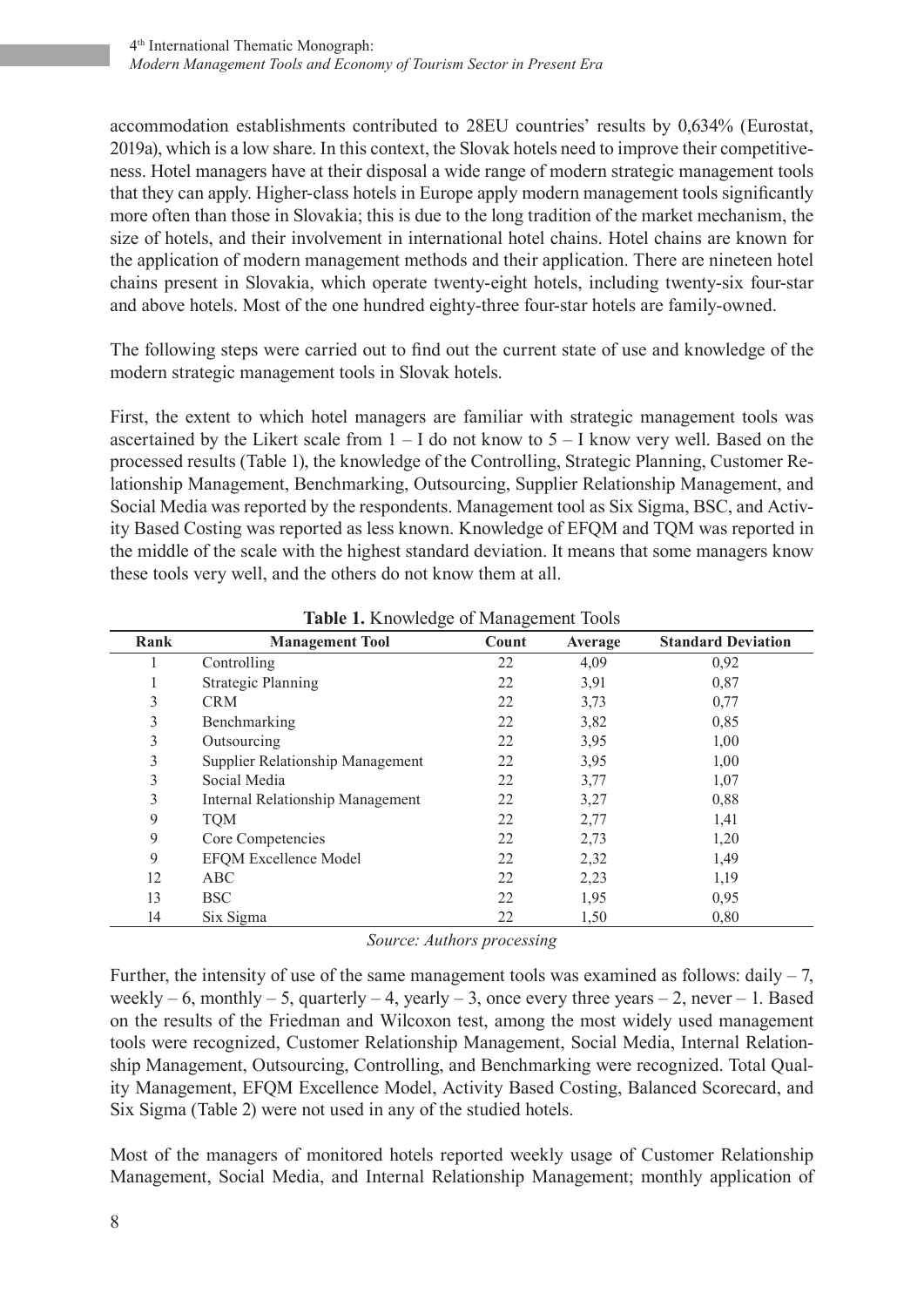Benchmarking, Outsourcing, and Controlling. The usage of Supplier Relationship Management, Strategic Planning, and Key Competencies were reported on average once a year.

| Rank | ັ<br><b>Strategic Management Tools</b> | ب<br>Median | <b>Standard Deviation</b> |
|------|----------------------------------------|-------------|---------------------------|
|      | <b>CRM</b>                             | 5,77        | 1,57                      |
| 2    | Social Media                           | 5,46        | 1,68                      |
| 2    | Internal Relationship Management       | 5,59        | 1,50                      |
| 4    | Outsourcing                            | 5,14        | 1,52                      |
| 5    | Controlling                            | 4,96        | 1,89                      |
| 5    | Benchmarking                           | 4,55        | 1,71                      |
| 5    | Supplier Relationship Management       | 4,41        | 1,79                      |
| 8    | <b>Strategic Planning</b>              | 3,64        | 1,47                      |
| 9    | Core Competencies                      | 2,36        | 1,71                      |
| 10   | <b>TQM</b>                             | 1,00        | 0,00                      |
| 10   | <b>BSC</b>                             | 1,00        | 0,00                      |
| 10   | Six Sigma                              | 1,00        | 0,00                      |
| 10   | ABC                                    | 1,00        | 0,00                      |
| 10   | <b>EFOM Excellence Model</b>           | 1,00        | 0,00                      |

**Table 2.** Use of Strategic Management Tools

**Source:** Authors processing

Based on the characteristics of management tools, the answer scaling key to the second question in the questionnaire was compiled to determine how many hotels from monitored respondents use or do not use the selected management tools frequently. The minimum frequency of use of the management tool is shown in Table 3. If a hotel less often uses the tool than a specified minimum usage rate, the instrument was considered as unused.

| Rank | <b>Strategic Management Tool</b> | <b>Minimum Usage Intensity</b> |
|------|----------------------------------|--------------------------------|
|      | <b>CRM</b>                       | Monthly                        |
| 2    | Social Media                     | Weekly                         |
| 3    | Internal Relationship Management | Monthly                        |
| 4    | Outsourcing                      | Monthly                        |
| 5    | Controlling                      | Monthly                        |
| 6    | Benchmarking                     | Monthly                        |
|      | Supplier Relationship Management | Monthly                        |
| 8    | <b>Strategic Planning</b>        | Yearly                         |
| 9    | Core Competencies                | Yearly                         |
| 10   | <b>TQM</b>                       | Unused                         |
| 11   | <b>BSC</b>                       | Unused                         |
| 12   | Six Sigma                        | Unused                         |
| 13   | ABC                              | Unused                         |
| 14   | <b>EFOM Excellence Model</b>     | Unused                         |

**Source:** Authors processing

Based on responses scaling, the most used management tools in monitored hotels include Customer Relationship Management and Strategic Planning (used in 86% of surveyed hotels), followed by Internal Relationship Management, Controlling, Outsourcing, Benchmarking, Social Media and Supplier Relationship Management (Table 4).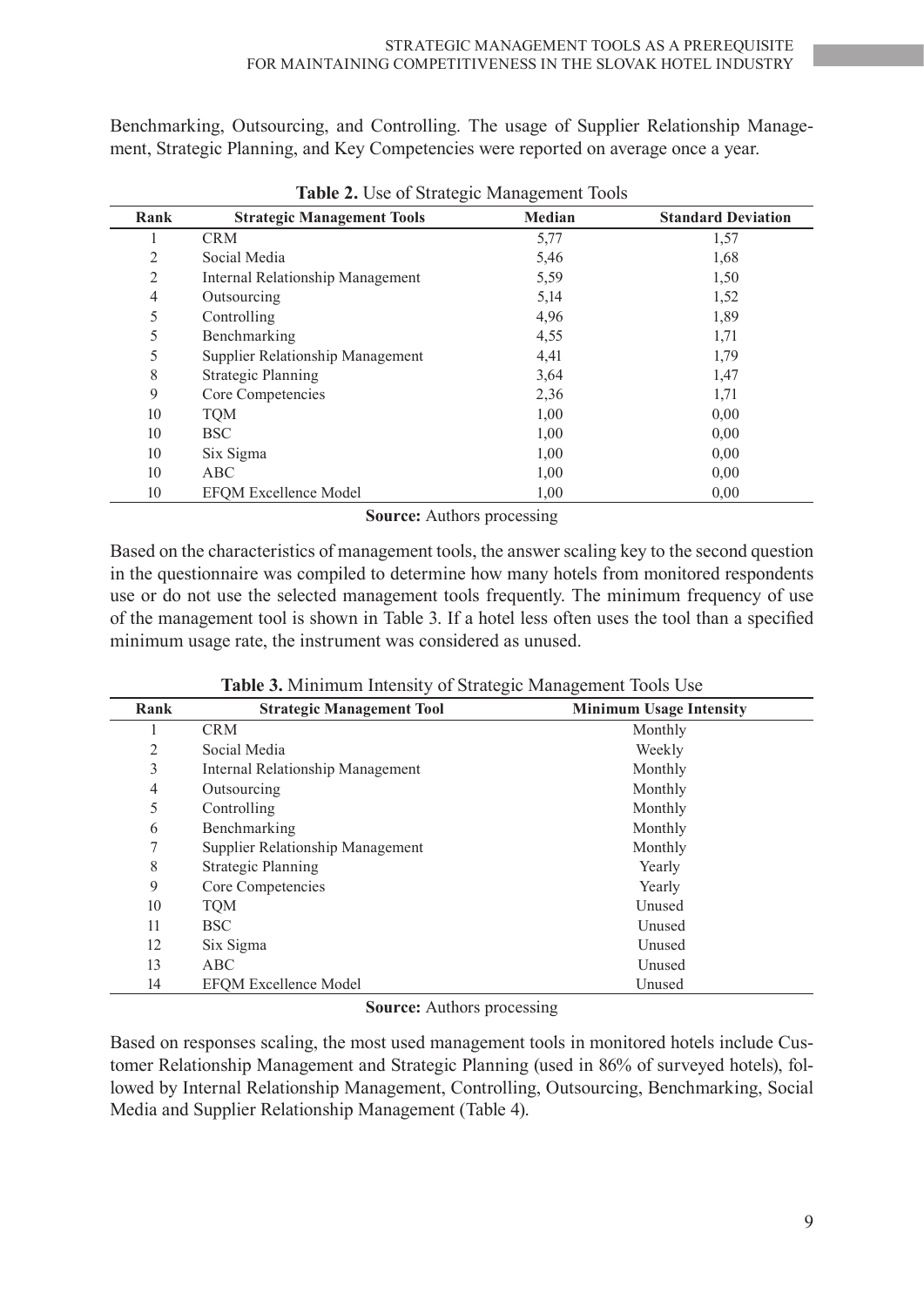| Rank | <b>Strategic Management Tools</b> | <b>Used</b> |               | Not used |            |
|------|-----------------------------------|-------------|---------------|----------|------------|
|      |                                   | Count       | Share in $\%$ | Count    | Share in % |
|      | <b>CRM</b>                        | 19          | 86            | 3        | 14         |
|      | <b>Strategic Planning</b>         | 19          | 86            | 3        | 14         |
| 2    | Internal Relationship Management  | 18          | 82            | 4        | 18         |
| 3    | Controlling                       | 17          | 77            |          | 23         |
| 4    | Outsourcing                       | 16          | 73            | 6        | 27         |
| 4    | Benchmarking                      | 16          | 73            | 6        | 27         |
| 5    | Social Media                      | 15          | 68            |          | 32         |
| 6    | Supplier Relationship Management  | 14          | 64            | 8        | 36         |
| 7    | Core Competencies                 | 10          | 45            | 12       | 55         |
| 8    | <b>TQM</b>                        |             | 0             | 22       | 100        |
| 8    | <b>BSC</b>                        |             |               | 22       | 100        |
| 8    | Six Sigma                         |             |               | 22       | 100        |
| 8    | ABC                               |             |               | 22       | 100        |
| 8    | <b>EFQM Excellence Model</b>      |             |               | 22       | 100        |

|  | Table 4. Most Used Strategic Management Tools |
|--|-----------------------------------------------|
|--|-----------------------------------------------|

**Source:** Authors processing

The application of Total Quality Management and EFQM Excellence Model, as well as Balanced Scorecard, Six Sigma, and Activity Based Costing, was not reported by respondents.

Gierczak (2014) conducted a similar survey in three- and four-star hotels in the Rzeszów area in Poland in 2012. She found that the most commonly used management tools by managers were Knowledge Management, followed by Outsourcing, Benchmarking, and Internal Competition, respectively. Gierczak (2014, p. 183) concludes, "the managers significantly lacked substantive knowledge of emerging , market' management methods and concepts."

Most of the researchers in Slovakia and the Czech Republic focus on their research of usage of strategic management tools on enterprises from different sectors. For example, Šiška and Matýsek (2007) surveyed in the Czech Republic in 2007 on a selected sample of two hundred ninety-one enterprises. Their research aimed to find out what tools and systems the Czech companies use to measure their performance. Based on the results of their study, they found that enterprises in the Czech Republic mainly use Full-cost Management Accounting, combined with principles of Controlling. Total Quality Management and Balanced Scorecard were rarely used.

Karabášová, (as cited in Durkáčová & Kádárová, 2012) surveyed the usage of selected management tools in one hundred and ten manufacturing enterprises in Slovakia with a turnover of more than 5 million Euros. The results of the survey showed that that the most used management tools include Strategic Planning, Customer Analyses, CRM, Support of Internal Innovation, Price Optimization Models, Core Competencies, Customer Segmentation, Loyalty Maintaining Tools, and Crisis Management.

Based on the results of the survey of 722 manufacturing companies in the Czech Republic and Slovakia, Pawliczek (2013), indicates that the most widely used management tools reported were Total Quality Management, Six Sigma, Core Competencies, and Balanced Scorecard.

Lisiński et al. (2012) presented the results of research conducted in 2011 on the use of modern management concepts in companies in Lesser Poland and Silesia Voivodeships. They surveyed 125 companies operating in the heavy-industry sector. The results of the study confirmed that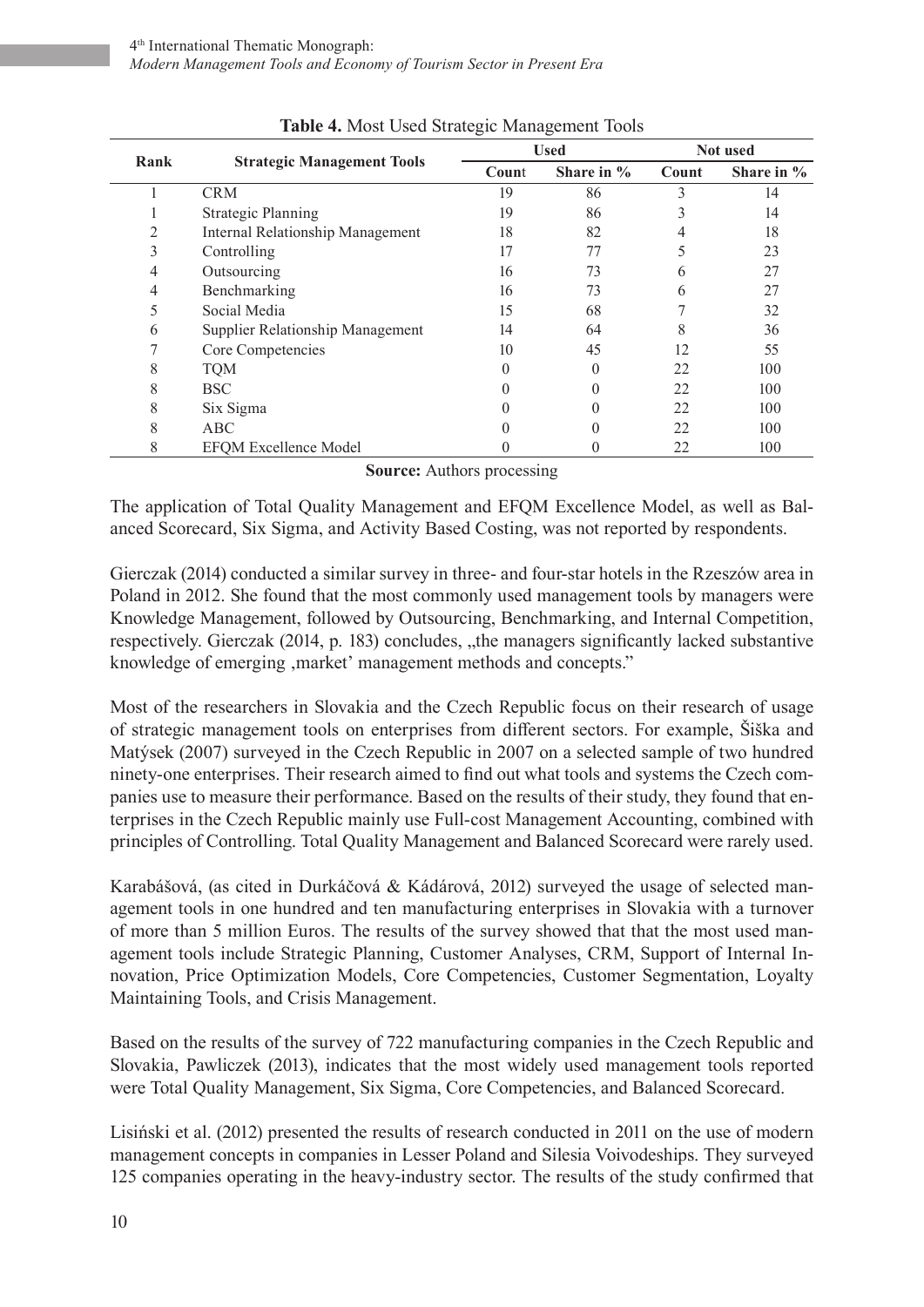the companies are using strategic management tools; however, in highly diverse mode. To the most used management tools belong Controlling and Outsourcing. Balanced Scorecard and Business Process Reengineering were reported as rarely used by respondents.

Based on the presented results of the primary research, it can be stated that managers in Slovak hotels are familiar with Controlling, Strategic Planning, Customer Relationship Management, Benchmarking, Outsourcing, Supplier Relationship Management, and Social Media. Six Sigma, BSC, and Activity Based Costing are less known as the others. Hypothesis One: Managers of the four-star hotels in Slovakia are familiar with all the fourteen selected strategic management tools was partially confirmed.

Managers use Customer Relationship Management, Social Media, Internal Relationship Management, Outsourcing, Controlling, and Benchmarking; however, they do not apply tools as Total Quality Management, EFQM Excellence Model, Activity Based Costing, Balanced Scorecard, and Six Sigma. Hypothesis Two: Managers of the four-star hotels in Slovakia do use all the fourteen selected strategic management tools was partially confirmed.

The most used management tools in monitored hotels include Customer Relationship Management and Strategic Planning, followed by Internal Relationship Management, Controlling, Outsourcing, Benchmarking, Social Media, and Supplier Relationship Management.

## **6. CONCLUSION**

Hotels are operating in a highly competitive market where the offer usually prevails over the demand. In the effort to maximize the profit, management can use a wide range of strategic management tools. Compared to businesses in other sectors of the economy in Slovakia and surrounding countries, hotels are lagging in using strategic management tools. Hotels in Slovakia also need to focus on the quality of services following the new trends in management and implement strategic management tools to increase competitiveness, improve business efficiency and economy, and ability to respond quickly to changing market demands. The positive effects on competitiveness are reflecting the whole tourism sector; this is an essential and decisive contribution to the use of strategic management tools in the hotel industry in Slovakia.

In four-star and above star hotels with only average or above-average occupation rate, the use of strategic management tools is crucial to minimize losses. Implementation of the strategic management tools could also help to avoid short-term process and liquidity crises and to create strong foundations for long-term operation in a challenging competitive environment.

#### **REFERENCES**

- Afonina, A. & Chalupský, V. (2012). The Current Strategic Management Tools and Techniques: The Evidence from Czech Republic*, Economics and Management, 17(*4), 1535–1544.
- Akbaba, A. (2006). Measuring service quality in the hotel industry: A study in a business hotel in Turkey. International Journal of Hospitality Management, 25(2), 170-192.
- Ayers, J. B. (2006). *Handbook of Supply Chain Management,* Boca Raton: Taylor & Francis Group.
- Barros, C. (2005). Measuring efficiency in the hotel sector, *Annals of Tourism Research, 32*(3), 456 -477.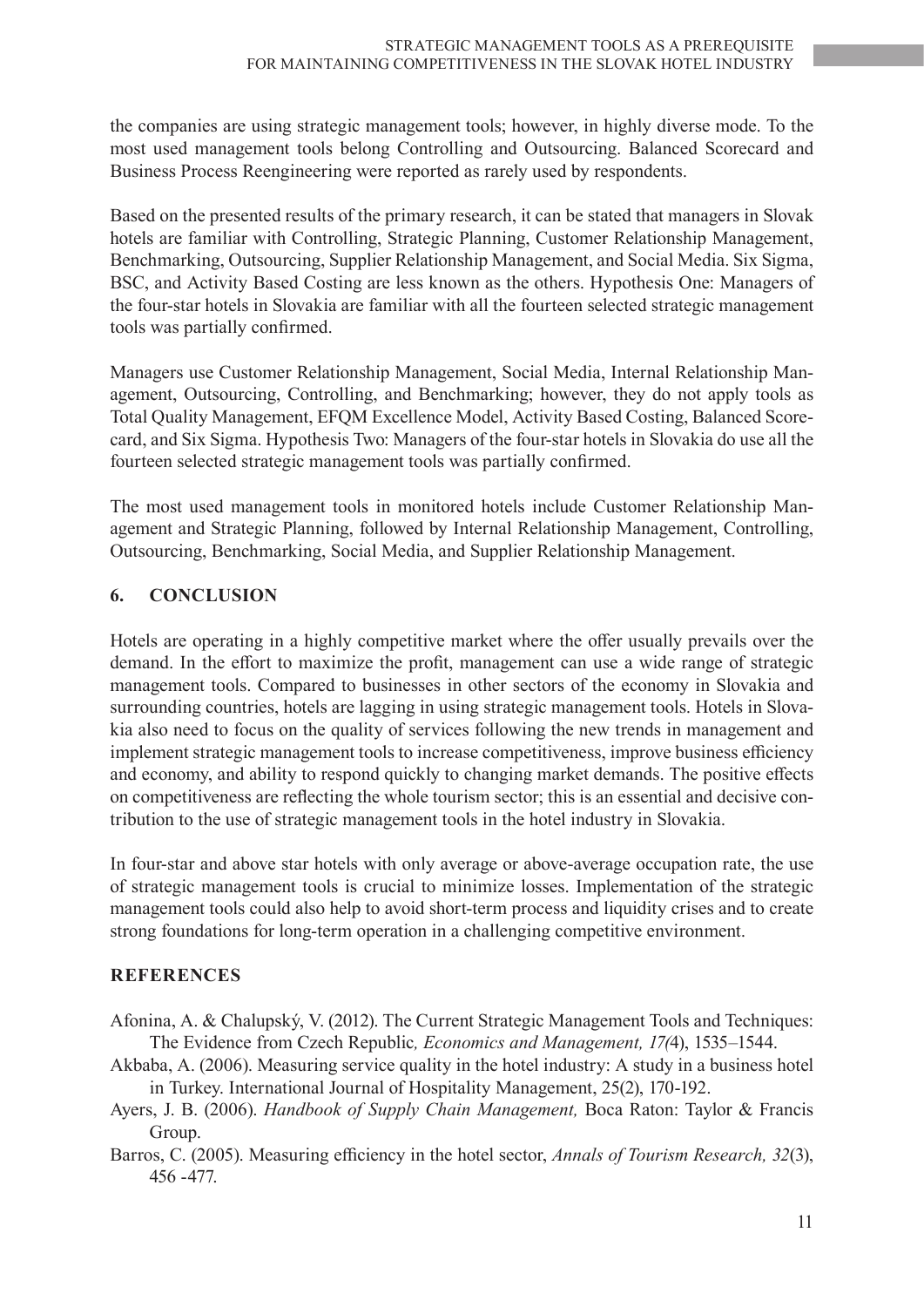Bisgaard, S. & Freiesleben, J. (2004). Six Sigma and the bottom line, *Quality progress*, *37*(9), 57-62. Boxwell, R. J. (1994). *Benchmarking for Competitive Advantage*. New York: McGraw-Hill.

- Brignall, T. (1997). A contingent rationale for cost system design in services, *Management Accounting Research 8*(3), 325–346.
- Brown, J. & Dev, C. S. (1999). Looking beyond PevPAR: Productivity consequences of hotel strategies, *Cornell Hotel and Restaurant Administration Quarterly*, *40*(2) 23-33.
- Brown, J. R. &Ragsdale, C.T. (2002). The competitive market efficiency of hotel brands: An application of data envelopment analysis, *Journal of Hospitality & Tourism Research, 26*(4), 332-360.
- Burn, J. M. & Ash, C. (2000). Knowledge Management Strategies for Virtual Organizations*, Information Resources Management Journal*, *13*(1), 15-23.
- Camp, R. C. (2006). *Benchmarking: The Search for Industry Best Practices that Lead to Superior Performance.* New York: Productivity Press Publishing.
- Cartwright, S. (2017). *How the hospitality industry is embracing social media*. [online]. [quoted to 03. 07. 2019]. Available at: https://ehotelier.com/insights/2017/04/27/hospitality-industry-social-media/.
- Cardozo, R.N. (1965). An experimental study of customer effort, expectation, and satisfaction, Journal of Marketing Research, 2, 244-249.
- Cizmar, S. Weber, S. (2000). Marketing effectiveness of hotel industry in Croatia, *International Journal of Hospitality Management*, *19*(3), 227-240.
- Clark, D. N. (1997). Strategic Management Tool Usage: A Comparative Study, *Strategic Change*, *6*(7), 417–427.
- Clark, D. N. & Scott, J. L. (1999). Strategic Level MS/OR Tool Usage in the United Kingdom and New Zealand: A Comparative Survey*, Asia-Pacific Journal of Operational Research, 16*(1), 35–51.
- Creamer, G. et al. (2010). Learning a board of Balanced Scorecard to improve corporate performance, *Decision Support Systems*, *49*(4), 365-385.
- D'Cruz, J. & Rugman, A. (1992). *New Concepts for Canadian Competitiveness, A working paper,* Canada: Kodak.
- Day, G. S. & Wensley, R. (1998). Assessing Advantage: A Framework for Diagnosing Competitive Superiority. *Journal of Marketing, 52*(April), 1–20.
- Dev, C. S. & Olsen, M. (2000). Marketing challenges for the next decade, *Cornell Hotel and Restaurant Administration Quarterly*, *41*(1), 41–47.
- Dowling, G. (2002). Customer Relationship Management: In B2C Markets, Often Less is More*, California Management Review*, 44/3, 87–104.
- Drejer, A. (2002). *Strategic Management and Core Competencies: Theory and Applications*. Westport: Quorum Books.
- Durkáčová, M., Kádárová, J. (2012). Analýza využívania manažérskych nástrojov aplikovaných v procese zvyšovania výkonnosti podnikov, *Transfer inovácií, 5*(24), 37 – 41.
- Edgar, D. A. (1997). Capacity Management in the Short-break Market*, Journal of Contemporary Hospitality Management*, *9*(2), 55 – 59.
- Edgar, D. A., Litteljohn, D. L., & Allardyce, M. L. (1994). Strategic Clusters and Strategic Space: The Case of the Short-break Market, *International Journal of Contemporary Hospitality Management, 6*(5), 20 – 26.
- Edgar, D. A., Litteljohn, D. L., Allardyce, M. L. & Wanhill, S. (1994). Commercial Short Break Holiday Breaks – the Relationship Between Market Structure, Competitive Advantage and Performance, In A. V. Seaton (Ed.), *Tourism the State of the Art* (pp. 383-401), Chichester: John Wiley & Sons.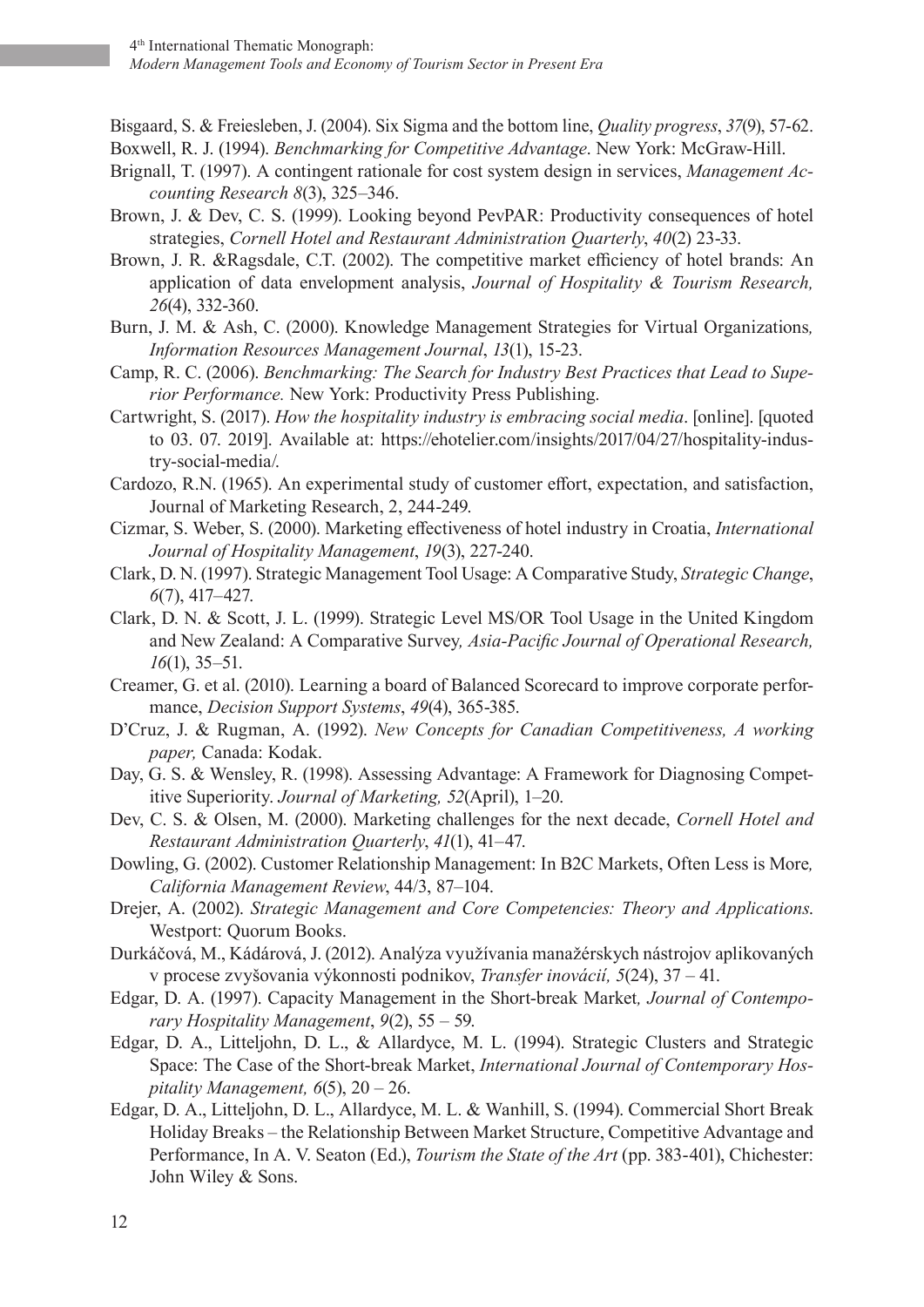- Eurobarometer (2016). *Media Use in the European Union*, Standard Eurobarometer 86 Wave EB86.2, Brussels: European Commission, Directorate-General Communication.
- Eurostat (2019). Eurostat Statistics explained. Tourism statistics at regional level. [online]. [quoted to 08. 08. 2019]. Available at: https://ec.europa.eu/eurostat/statistics-explained/index. php?title=Tourism\_statistics\_at\_regional\_level
- Eurostat (2019a). [online]. [quoted to 03. 07. 2019]. Available at: https://appsso.eurostat.ec.europa.eu/nui/submitViewTableAction.do
- Evald, M. et al. (2012). Reconsidering outsourcing solutions. *European Management Journal, 30*(11), 99-110.
- Fogg, D. (2010). *Team-Based Strategic Planning: A Complete Guide to Structuring, Facilitating, and Implementing the Process,* Scotts Valley: Createspace Independent Publishing Platform.
- Fornell, C. (1992). A national customer satisfaction barometer: The Swedish experience. *Journal of Marketing, 56*(1), 6-21.
- Frazelle, E. (2001). *Supply Chain Strategy,* New York: McGraw-Hill.
- Frost, F. A. (2003). The Use of Strategic Tools by Small and Medium‐ Sized Enterprises: An Australasian Study, *Strategic Change*, *12*(1), 49–62.
- Georgantzas, N. C. (2001). Virtual enterprise networks: the fifth element of Corporate Governance, *Human System Management*, *20*(3), 171-188.
- Gewald, S. (2014). *Hotel-Controlling, Edition Dienstleistungsmanagement, München: Oldenbourg Wissenschaftsverlag.*
- Gierczak, B. (2014). Management Methods and Concepts for Building Competitive Advantage in Hospitality Companies, *Polish Journal of Sport Tourism*, *21*(3), 178-183.
- Gunn, R. & Williams, W. (2007). Strategic Tools: An Empirical Investigation into Strategy in Practice in the UK*, Strategic Change*, *16*(5), 201–216.
- Halstead, D. & Page, T. J., Jr. (1992). The effects of satisfaction and complaining behavior on consumers repurchase behavior, *Journal of Satisfaction, Dissatisfaction and Complaining Behavior, 5*, 1-11.
- Hamel, G. & Prahalad, C. K. (1994). *Competing for the Future*, Boston: Harvard Business School Press.
- Harrington, H. J. (1996). *The Complete Benchmarking Implementation Guide: Total Benchmarking Management*, New York: McGraw-Hill.
- Jensen, S. et al. (2007). Optimism and employee performance in the banking industry*, Journal of Applied Management and Entrepreneurship, 12*(3), 73 – 75.
- Johnson, H. T. & Kaplan, R. S. (1987). The Rise and Fall of Management Accounting, *Management Accounting*, *68*(7), 22-30.
- Kaplan, R. S. & Cooper, R. (1988). Make Cost Right: Make the Right Decisions, *Harvard Business Review*, *66*(5), 96-103.
- Kaplan, R. S. & Cooper, R. (1997). *Cost and Effect: Using Integrated Cost Systems to Drive Profitability and Performance*, Boston: Harvard Business School Press.
- Kaplan, R. S. & Norton, D. P. (2000). *The Strategy-Focused Organization*, Boston: Harvard Business Review Press.
- Karagiorgas, M., Tsoutsos, T. & Moia-Pol, A. (2007). A simulation of the energy consumption monitoring in Mediterranean hotels: Application in Greece, *Energy and Buildings, 39*(4), 416-426.
- Kim, H. (2005). The relationship between brand equity and firms' performance in luxury hotels and chain restaurants, *Tourism Management*, *26*(4), 549-560.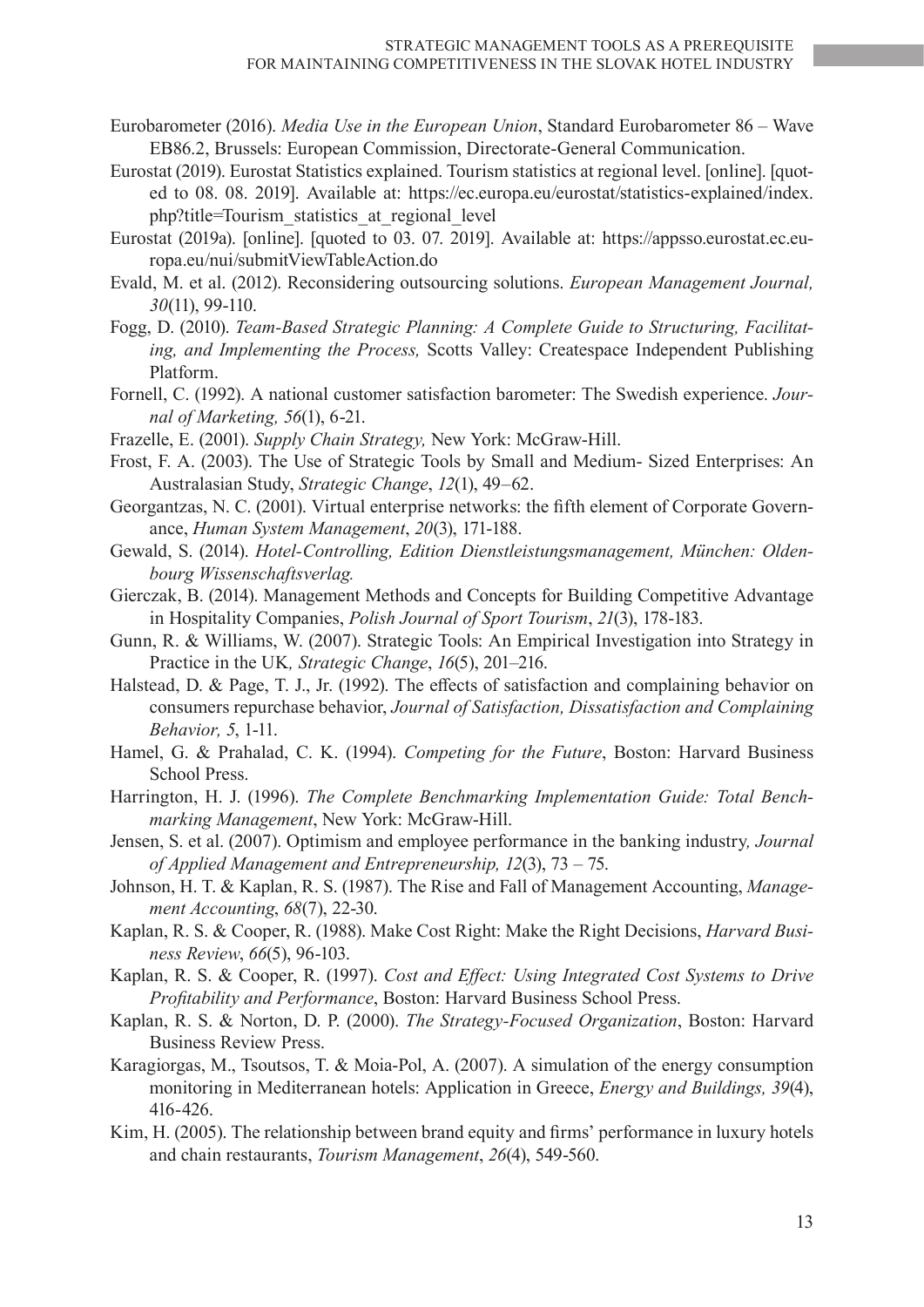- Kotler, P., Berger, R. & Bickhoff, N. (2015). *The Quintessence of Strategic Management*, Berlin Heidelberg: Springer.
- Lacity, M., Willcocks, L. & Feeny, D. (1995). IT Outsourcing Maximizes Flexibility and Control*, Harvard Business Review*, *7*(3), 84-93.
- Lacity, M., Hirschheim, R. & Willcocks, L. (1994). Realizing Outsourcing Expectations, Incredible Expectations, Credible Outcomes, Information Systems Management, *11*(4), 7-18.
- Laitinen, E. K. (2006). Constant growth model of the firm: theoretical analysis of the balanced scorecard, *Review of Accounting and Finance*, *5*(3), 298-315.
- Lane, L. (2016). *The Power of Benchmarking*, Grandville: Lexingford Publishing.
- Lee, J-N. (2001). The impact of knowledge sharing, organizational capability and partnership quality on IS outsourcing success, *Information & Management*, *38*(5), 323-335.
- Lin, Y. & Su, H. (2003). Strategic analysis of Customer Relationship Management a field study on hotel enterprises, *Total Quality Management*, *14*(6), 715-731.
- Lisiński, M., Sroka W., Brzeziński P., Jabłoński A., Stuglik J., 2012, Application of Modern Management Concepts by Polish Companies - analysis of research results, *Organizacja, 45*(2), 41- 49.
- Llusar, J. C., Tena, A. B. & Puig, V. R. (2009). An Empirical Assessment of the EFQM Excellence Model: Evaluation as a TQM Framework Relative to the MBNQA Model, *Journal of Operations Management, 27*(1), 1-22.
- Matilla, A. S. & Choi, S. (2006). A cross-cultural comparison of perceived fairness and satisfaction in the context of hotel room pricing, *International Journal of Hospitality Management, 25*(1), 146-15.
- McPhail, R., Herington, C. & Guilding, C. (2007). Human resource managers' perceptions of applications merit of the balanced scorecard in hotels, *International Journal of Hospitality Management, 27*(4), 623-631.
- Medlin, B. & Green, K. W. Jr. (2009). Enhancing performance through goal setting, engagement, and optimism*, Industrial Management & Data Systems, 109*(7), 943-956.
- Mguyen, T. U. H., Sherif, J. S., & Newby, M. (2007). Strategies for successful CRM implementation, *Information Management and Computer Security, 15*(2), 102-15.
- Morey, R.C. & Dittman, D.A. (1995). Evaluating a hotel GM's performance: A case study in benchmarking, *Cornell Hotel and Restaurant Administration Quarterly, 36*(5), 30-35.
- Nasution, H. N. & Mavondo, F. T. (2008). Organizational capabilities: antecedents and implications for customer value, *European Journal of Marketing, 42*(3-4), 477-501.
- Nolan, T. et al. (2008). *Applied Strategic Panning: An Introduction*. San Francisco: Pfeiffer. Orfila-Sintes, F., Crespi-Cladera, R., & Martinez-Ros, E. (2005). Innovation activity in the hotel industry: Evidence from Balearic Islands, *Tourism Management, 26*(6), 851-865.
- Papastathopoulou, P., Avlonitis, G. & Panagopoulos N. G. (2007). Intra organizational information and communication technology diffusion: implications for industrial sellers and buyers, *Industrial Marketing Management*, *36*(3), 322-336.
- Pawliczek, A. & Piszczur, R. (2013). *Utilization of modern management methods with special emphasis on ISO 9000 and ISO 14000 in contemporary Czech and Slovak companies.* [online]. [quoted to 06. 08. 2019]. Available at: https://dspace.tul.cz/handle/15240/6939.
- Peppers, D. et al. (2011). *Managing Customer Relationship: A Strategic Framework.* New York: Wiley and Sons.
- Phillips, P. A. (1996). Strategic planning and business performance in the quoted UK hotel sector: Results of an exploratory study, *International Journal of Hospitality Management, 15*(4), 347-362.
- Porter, M. (2003). The Economic Performance of Regions, *Regional Studies 37*(6-7), 549-578.